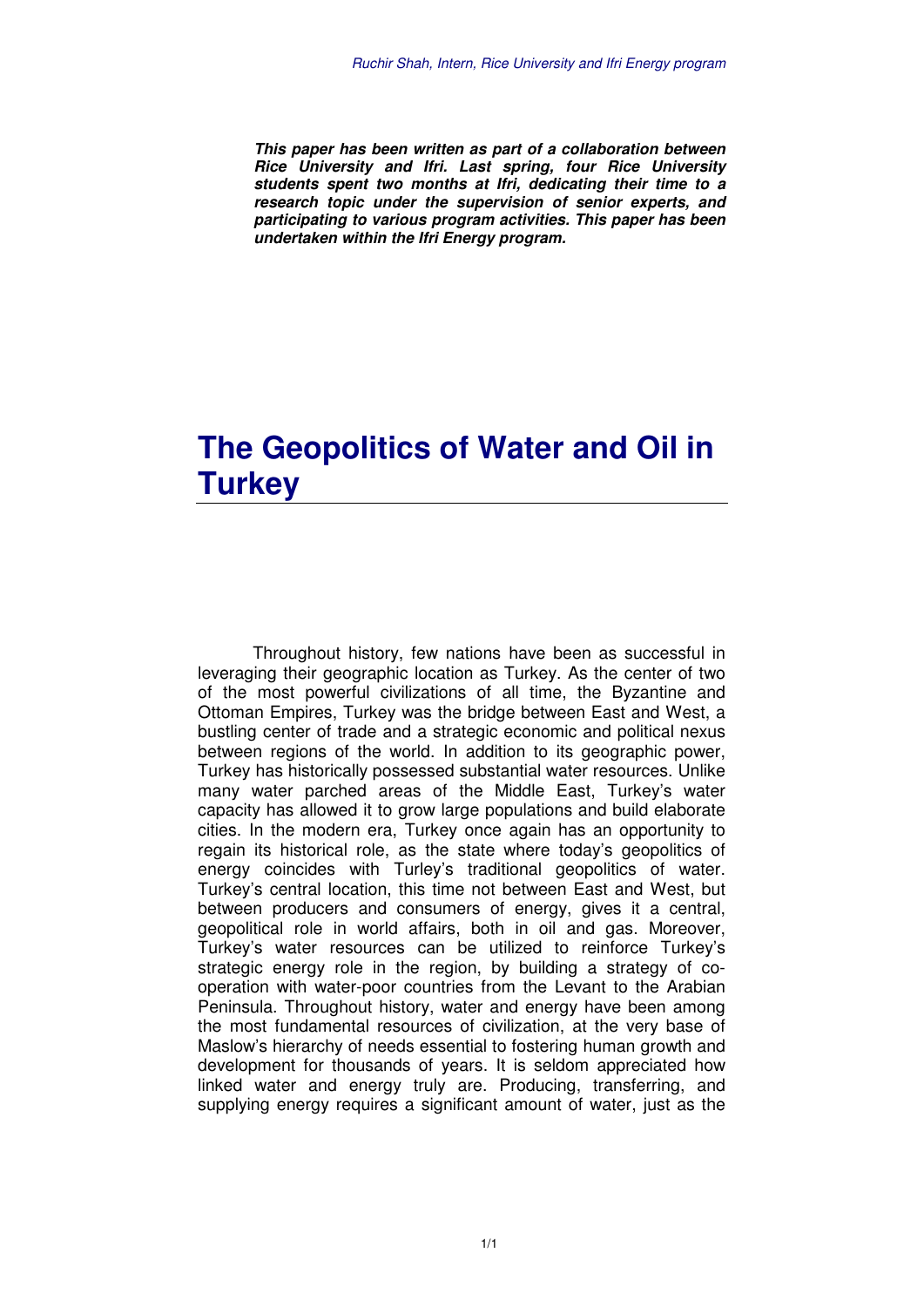extraction, purification, and even desalination of water requires a significant amount of energy. As both energy and water grow scarcer throughout the future, nations such as Turkey can gain considerable influence as a result of their geographic locations and natural endowments. Turkey can benefit from pipeline diplomacy, taking advantage of its geographical location to make it a crossroads of multiple commodity pipeline projects. Through a series of water and energy pipelines, Turkey can gain significant political, economic, and social influence, while contributing to regional integration and stability.

This paper addresses the background to Turkey's geopolitical future, with regard to both energy and water resources. It also aims to provide some suggestions as to how Turkey can take greater advantage of its geopolitical potential. Section I of the paper discusses Turkey's geopolitical potential; Section II details Turkey's complex and conflicted political relationships with regional nations; Section III examines specific pipeline projects held back by political conflicts; Section IV conclusively analyzes the situation and offers policy suggestions for Turkey.

In one of the world's driest regions, Turkey has an abundance of water. Several major rivers run through Turkey, including the famed Tigris and Euphrates rivers responsible for some of the world's earliest civilizations and now the source of considerable anxiety for Iraq and Syria. The north of the country has snowy mountains and heavy precipitation, along with several, large water basins. According to accepted hydrological parameters, Turkey's water resources average at around 3150 cubic meters per person per year. In sharp contrast, the water resources of the Middle East and North Africa as a whole are around 300 cubic meters per person per year, making the overall region water scarce. Although Turkey does not have the same water resources as some other regions, such as Latin America's 10,600 cubic meters per person per year, it has significant resources in relation to its Middle Eastern neighbors. Through the creation of water pipelines and water trading, Turkey has the opportunity to export its water resources to nations of the region and the Middle East. Turkey shares borders with three Middle Eastern countries: Iraq, Iran, and Syria, but, through the Mediterranean Sea, it is connected to the entire region. Iraq and Syria are already totally dependent on the Tigris and Euphrates rivers, and Turkey as their source, for most of their water resources. In recent years, partially as a result of poor planning during Saddam Hussein's rule, the new Iraqi government faces devastating water shortages. Turkish water outreach projects will permit it to expand its sphere of influence in the region. Turkey also has the potential to send water to parched areas of Jordan, Israel, Palestine, and Lebanon. Water shortages have long ravaged the region and created conflict between nations. In fact, the lack of water nourishes the ongoing and seemingly interminable Arab-Israeli conflict. In 1987, Turkey explored the idea of utilizing its water resources to create a "Peace Pipeline", healing the region's conflicts through shared water in return for a back-flow of Qatari gas. Although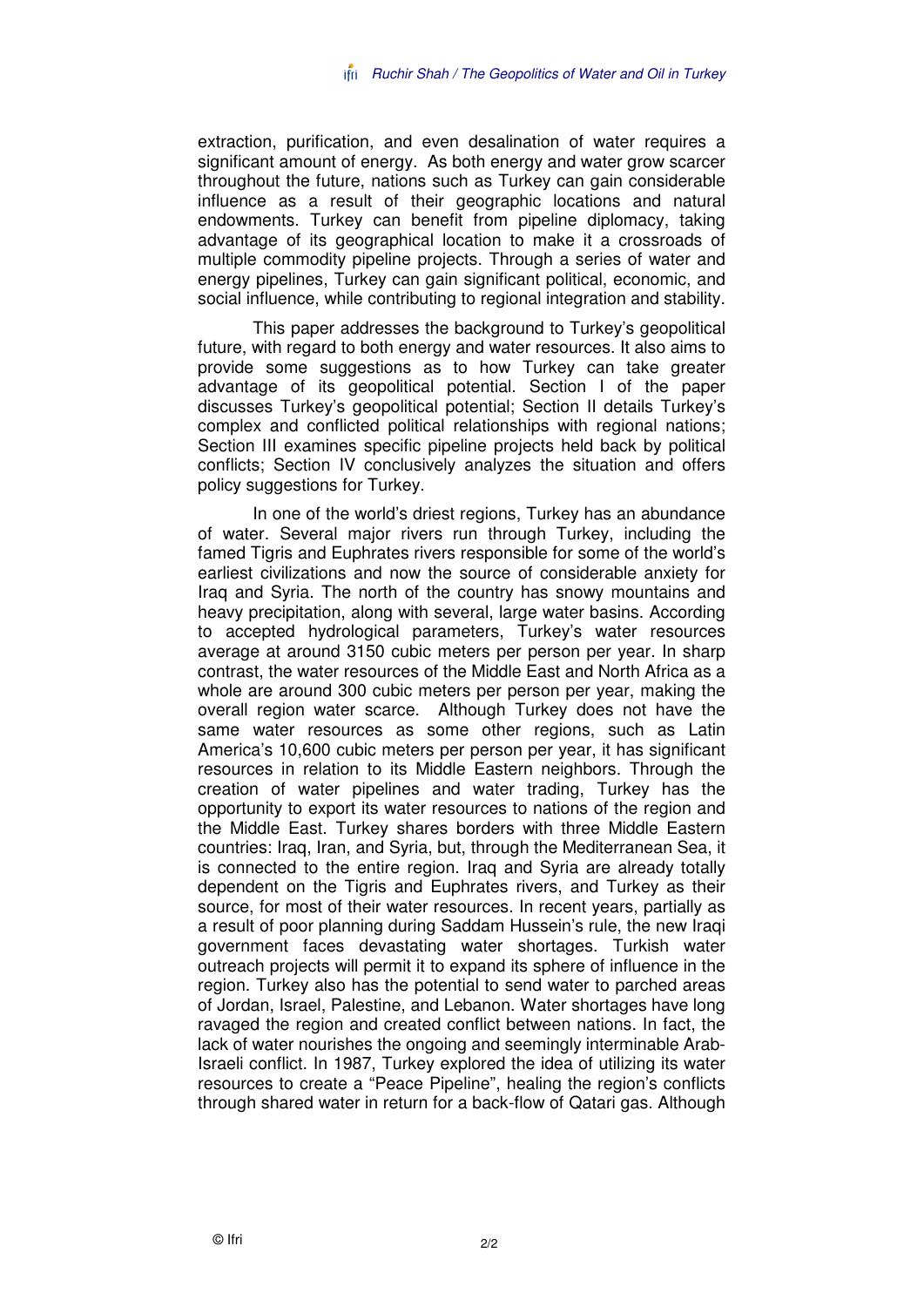the project was ultimately abandoned, it demonstrates the potential value of engagement in water diplomacy. All of these water-parched destinations offer significant economic benefits to Turkey, through the sale of surplus water. Furthermore, as the supplier of such a valuable resource, Turkey would gain significant strategic stature in the region.

Equally important as water is Turkey's central location in the transport of energy resources. To the West, Turkey has deep water ports on the Mediterranean and common borders with Greece and Bulgaria, and through them, the European Union. The European Union is the world's second largest and most integrated consumer of energy resources, behind only the United States. For years, Europe has imported a large portion, more than 25%, of its natural gas resources from Russia, primarily from pipelines going through countries of the former Soviet Union. However, the EU has more recently become very sensitive to its dependence on Russian resources. In early January, Russia turned off one of its European pipelines over a commercial dispute with neighboring Ukraine. While Russia claimed that the cut-off was due to a supply disagreement, it is clear that disapproval of Ukraine's new, pro-Western government also played a role. Millions of citizens across Europe were left without gas due to the dispute, which has demonstrated to Europe that Russia is willing to use its energy pipelines for political purposes. As Europe attempts to diversify its energy supply, the only gas pipeline alternatives are from Central Asia and the Middle East, routes that both must ultimately pass through Turkey. Just like Russia, Turkey's neighbors: Iran, Azerbaijan, Iraq, and Syria also have significant energy resources. Currently, many of these countries have been unable to effectively penetrate the European market, due to the lack of convenient pipeline routes. Turkey has a significant role to play in the transport of these resources to European consumers.

Alongside geographical advantages, Turkey also possesses strong cultural links that transcend political borders. There is no other nation that carries as much of a blended cultural heritage of the Middle East, Central Asia, and Europe as Turkey. With the Middle East, Turkey shares strong cultural links through common Islamic beliefs. Today, although Turkey is a secular nation with strict laïcité, it has maintained its Islamic culture and heritage. With Central Asia, Turkey shares a multitude of ethnic and linguistic ties, as well as a common history and cultural background that predate political boundaries. Since the establishment of the Republic of Turkey in 1923, the nation has also put significant resources into cultivating a strong political relationship with Europe. Just like many European nations, Turkey has a strong, secular, Democratic government and is a member of several Western organizations such as NATO. With its fluid cultural background and pivotal geographical location, Turkey has the potential to play a very influential role throughout the region.

In an ideal world, Turkey would easily be able to leverage many water and energy pipelines for international power. However, in reality, Turkey's geopolitical success has been curtailed due to a wide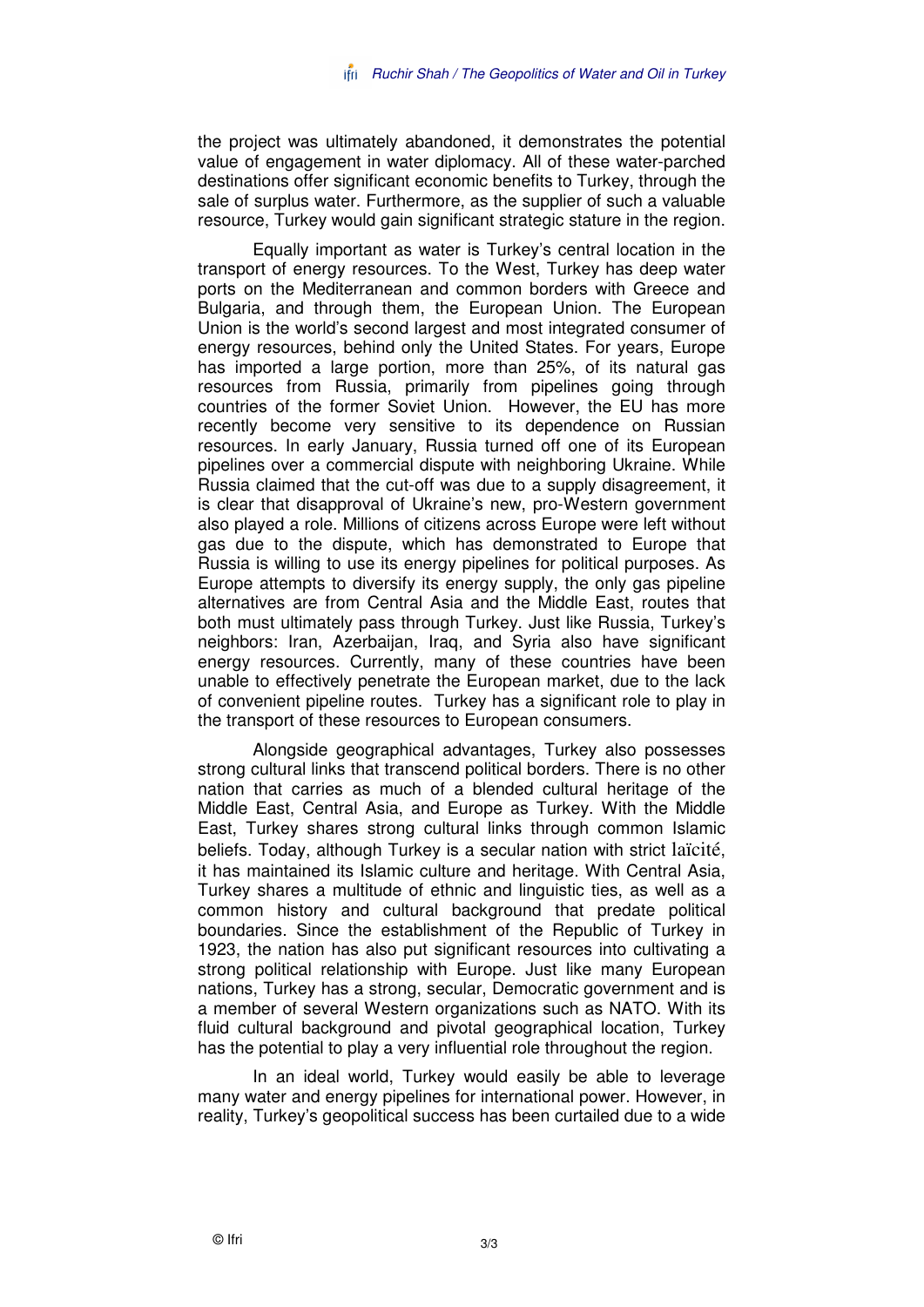variety of political disputes. One of Turkey's most significant disagreements is with Armenia, a bordering country with which it shares a long history and common cultural background, but no diplomatic relations. While there are several reasons behind this relationship, the most significant is Turkey's attitude about ethnic conflict. In 1915, 1.5 millions Armenian citizens perished under the rule of the Ottoman Empire. Many historians have strong beliefs that what happened in 1915 was genocide, but Turkey maintains that the deaths were a result of devastation during World War I suffered by all parties. Regardless of whether or not the incident can accurately be labeled a "genocide", Turkey's refusal to view the 1915 events as genocide has deeply strained Turkish-Armenian relations. In addition to this disagreement, relations have been further strained by the ongoing war between Armenia and Azerbaijan, another one of Turkey's neighbors. Turkey has sided with Azerbaijan. Although fighting ended in a Russian brokered cease-fire in 1994, skirmishes between the two nations continue to this day and have marred any international efforts at normalization. Over the past few months, Turkey has made efforts to improve its relations with Armenia, but, not surprisingly, Azerbaijan has expressed its discontent. The statusquo is unsustainable. Until the question of the events of 1915 and the ongoing Armenian-Azeri dispute is resolved, it will be difficult to achieve lasting peace in the region.

Turkey and Iraq also have strained relations over the cultural conflict related to the Kurds. For decades, the Kurdish ethnic group, which currently resides in parts of Turkey, Iraq, and Iran has been working towards the creation of an independent nation of Kurdistan. Through the Kurdistan Worker's Party (PKK), a US and EU designated terrorist organization, this situation has turned violent. Many members of the PKK have taken refuge in Iraqi Kurdistan, a semi-autonomous region of Iraq that now contains a significant portion of Iraq's energy resources. Turkey has separate diplomatic relations with both Iraq and the autonomous region of Kurdistan. Nevertheless, and notwithstanding Turkish efforts to engage the Kurds, the PKK continues to engage in destructive terrorist activity, typically targeting infrastructure vital to Turkey's international development.

 Turkey and Iran have very strong diplomatic relations, having worked together on a wide variety of projects and lacking any outstanding border disputes. However, in the multi-faceted world of international relations, any Turkish initiatives are overshadowed by the Iranian government's international status and ongoing nuclear program. US and European led sanctions and diplomatic efforts to isolate the Iranian government have made any Turkish economic outreach programs next to impossible. International relations between Turkey and Iran are severely restricted by Iran's global isolation and heavily sanctioned status.

Numerous disputes exist between Turkey and Europe as well. One pressing issue is the current status of the state of Cyprus.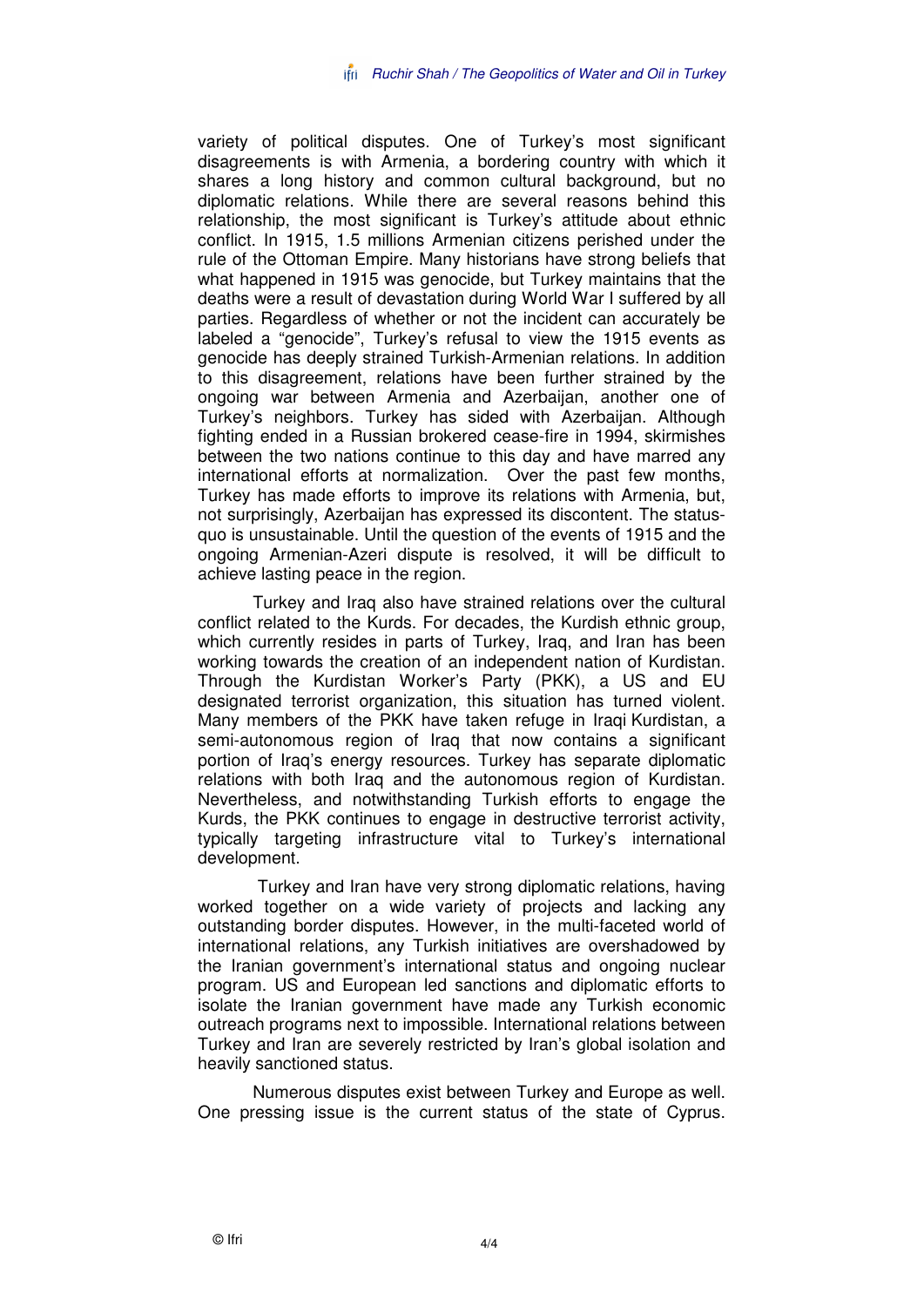Following a 1974 conflict between ethnic Greek and Turkish Cypriots on the island, Turkey invaded and has militarily maintained a separate pro-Turkish government on the north part of the island. This government is recognized only by Turkey, while the rest of the world instead recognizes the Republic of Cyprus in the South. The Republic of Cyprus is now a member of the European Union, and this issue has become a significant barrier confronting EU-Turkey relations. European relations have also been strained through disagreements over Turkey's own accession process to join the EU. Since its 1987 bid, no other country's accession has created the same amount of political tension, debate, and intrigue as Turkey's. Time and time again, Turkey has placed the importance of joining the EU over other policy goals, often jeopardizing other national policy priorities.

While these political disputes are very unsettling in their own right, they have also had a direct and detrimental impact on Turkey's attempts to conduct pipeline diplomacy. One example of this is the Kirkuk-Ceyhan crude oil pipeline, the world's second largest, which was created in the 1980s as a source for Iraqi oil export. In recent years, Turkey has planned several ambitious ventures to use the pipeline to transport Iraqi oil to Europe and, by Gulf tanker, all over the world. Unfortunately, these projects have been frustrated by terrorist activity in the region, related to Turkish political conflicts with the Kurds. On several separate occasions, the Kurdish Worker's Party (PKK) has claimed credit for attacks on this pipeline. These blasts not only create significant economic hardships for Turkey, but also reduce the potential of energy security benefits that the pipelines could provide. One of the most important goals of any pipeline project is maintaining a stable, secure source of energy; the Kurdish conflict directly undermines this. Without a proper settlement of this dispute, it will be very difficult for Turkey to extend its regional influence.

Another of Turkey's disputes arose in 2002, when it launched construction of the Baku-Tbilisi-Ceyhan pipeline, to bring Azerbaijani oil to Turkish ports for sale across the globe. While the fastest, cheapest, and most effective route for the pipeline would have been through Armenian territory, the pipeline was ultimately constructed through Georgia instead. The South Caucasus Gas Pipeline has faced the same problems and was also routed through Georgia, instead of the more direct route through Armenia. While political tensions with Armenia did not prevent these projects from taking place, they made them much more difficult, significantly increasing expenses as a consequence. When faced with stiff competition from Russian companies, Turkey can ill afford additional costs for its pipeline projects.

There is no better example of the impact that conflicting political agendas can play in Turkish geopolitics than the continuing negotiations on the Nabucco Pipeline. Over the past months, as Europe seeks to reduce its dependence on Russian natural gas, a consortium of nations and companies has come together to build a pipeline connecting natural gas resources in Central Asia and the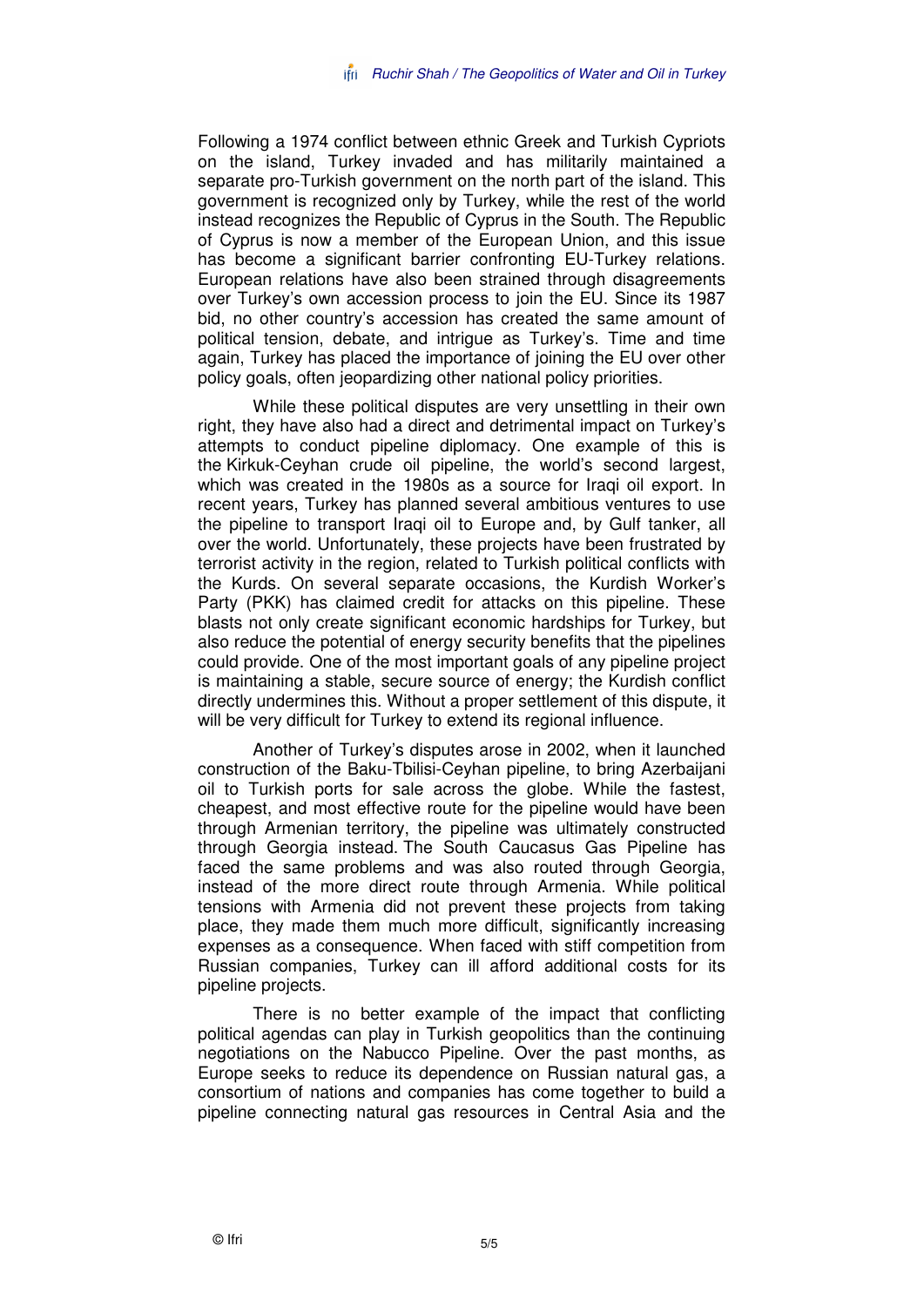Middle East directly to Europe, bypassing Russia. Invariably, such an initiative requires Turkish approval and involvement; it also represents a significant opportunity for Turkey to leverage its geopolitical location. While this project has been pursued with considerable excitement by European nations, there have been many Turkish objections and conditions, including linking the project to Turkish membership in the European Union. In January, Prime Minister Erdogan made a statement implying the connection between Nabucco and the opening of negotiations on the Energy chapter in EU accession talks, stating that "If we are faced with a situation where the energy chapter is blocked, we would of course review our position [on Nabucco]" Although this statement was later softened, it serves to demonstrate the extent Turkey supports EU membership over other geopolitical goals. Following an August agreement of intent to create the pipeline, political figures in Turkey have once again reiterated their hope that this Nabucco pipeline agreement can be considered a first step towards Turkey's ultimate inclusion into the EU. It seems probable that further EU accession action must be taken before Turkey will approve the project. While the Nabucco pipeline can have a substantial impact in allowing Turkey to achieve its geopolitical potential, the project is being held back due to competing political objectives.

With regard to Nabucco and other energy pipelines to Europe, there remain numerous obstacles at both ends of the pipe. While Iraq and Azerbaijan have both shown interest in supplying the Nabucco pipeline, they both have limited resources. Azerbaijan is now also selling limited exportable amounts of natural gas to Russia, possibly as a prod to both Turkey and the Europeans but also as a gesture of goodwill towards Russia. The fledgling Iraqi government, in addition to problems with Kurdistan, needs time to develop many of its fields as well as a strong energy infrastructure. One nation with largely untapped and huge natural gas reserves is Iran, with whom Turkey has made very strong efforts to engage in energy projects. However, as a result of international sanctions, and Iran's very difficult investment regime, Iran lacks the appropriate infrastructure to exploit its resources. Even if Iran had any exportable gas, their participation in any international pipeline is nearly impossible due to harsh economic sanctions that have been imposed by the United States and Western European nations. The recently signed agreement on Nabucco indirectly addresses the possibility of Iran contributing to the pipeline, assuming a change in the present political landscape. Nevertheless, as it currently stands, Iran is not a viable source for inclusion in the pipeline and the Nabucco effort does not have enough guaranteed supply. At the other end of the pipe, a conflicted European market has not yet generated enough real commercial demand to warrant Caspian gas suppliers showing all their cards.

Water projects have been just as acutely affected by conflicting political agendas. With regards to Iraq and Syria, two nations that are dependent on Turkey for water resources, Turkey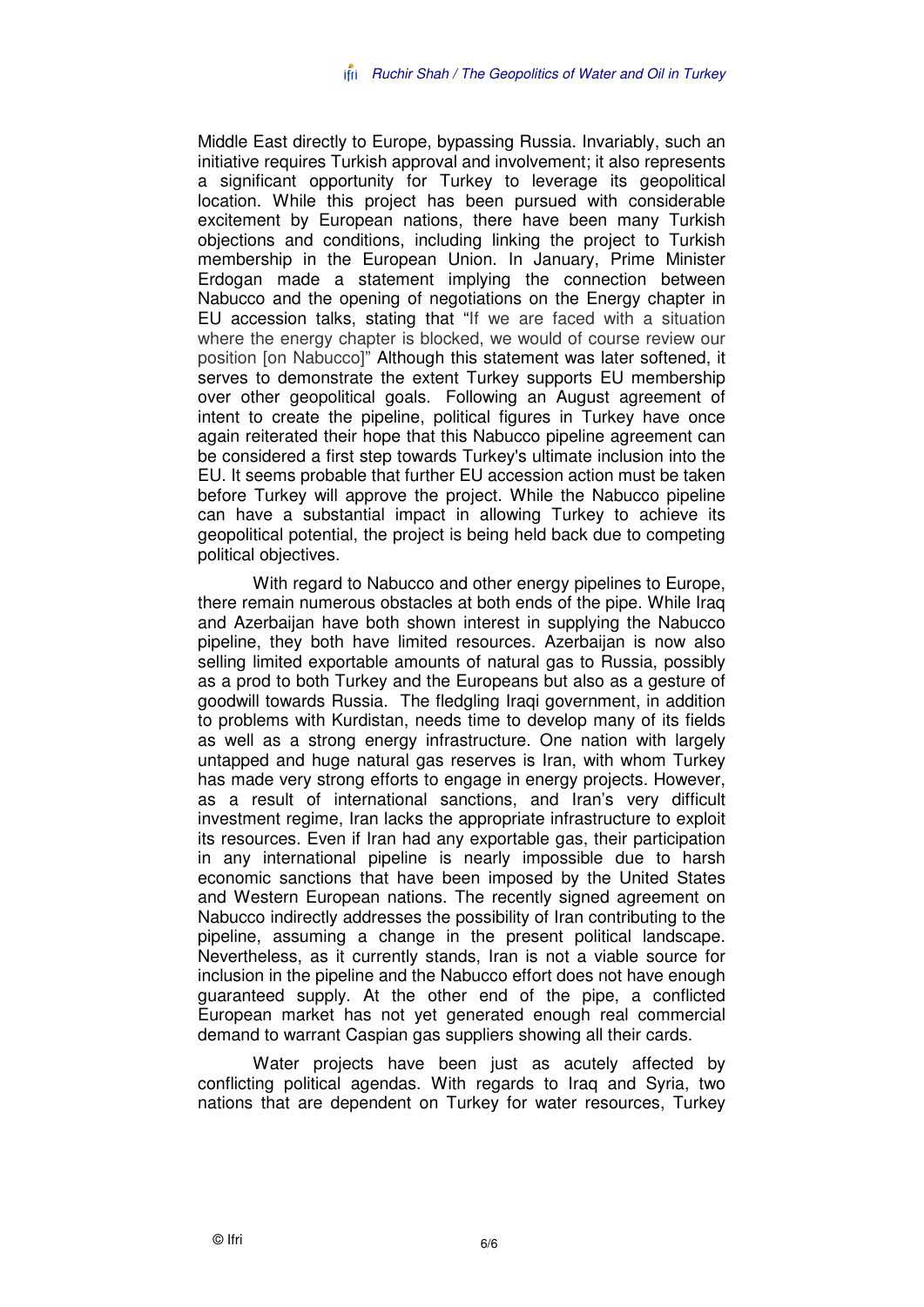has completely failed to leverage its potential. Instead of offering these nations water or working on an effective agreement for sharing of the Tigris and Euphrates rivers, Turkey's aggressive policies have instead incited both countries and in the past have almost led to war. Since the 1970s, Turkey's Southeastern Anatolia project has created several large dams on both rivers, invariably reducing water flow. As a result, water has greatly strained Turkey's relations with Syria and Iraq. In 1988 the Late President Turgut Ozal said "We don't tell Arabs what to do with their oil, so we don't accept any suggestion from them about what to do with our water." While this statement may have some validity in its own right, it also indicates a considerable level of political shortsightedness, in the sense that the Turks could take "pride" in their water as a counter to Arab oil and use it more strategically. Even if Turkey has more than enough water, Ozal's statement indicates a desire to use the water as a political tool against its neighbors. Instead of cooperation, Turkey's political conflicts with Syria and Iraq have led to competition and strained relations over water issues.

While there are prodigious obstacles in Turkey's future, there are several potential solutions for these problems. These suggestions are all linked to the Turkish government re-prioritizing many of its political objectives to enhance its leverage through pipeline diplomacy. It is through these projects that Turkey can gain more of the international respect it is currently looking for.

First of all, Turkey must take on a much more central role in the mediation of the US-Iran conflict, particularly with regard to Iran's nuclear weapons program. Tehran's diplomatic status must be addressed before any further energy or water progress can be made with Iran. Turkey has a lot to gain from the normalization of US-Iran relations. While Iran is currently exporting some of its resources, much of its natural gas reserves are largely untapped and are not traded due to worldwide sanctions. An improvement in Iran's international standing and the removal of some of these sanctions would allow Iran to build a more substantial energy infrastructure and improve its investment climate for direct foreign investment. It would also allow Iran to actively participate in pipelines to Europe, projects that would have to go through Turkey. A major alternative to the vast Russian energy resources is Iranian oil and natural gas. Because of its unique position as a bridging nation with cultural links to Iran, Turkey has the potential to play a pivotal role in the mediation of this situation.

With respect to the conflict in Armenia and Azerbaijan, Turkey is aware of the need to find a solution to the region's problems before it can pursue its aspirations for a stronger geopolitical future. Turkey first needs to make a much greater effort to resolve the conflict over how history should record the events of 1915. While there are many complications surrounding this issue and passionate views on both sides, a more spirited discussion of the conflict is the first step towards a solution. Turkey must also understand that the ongoing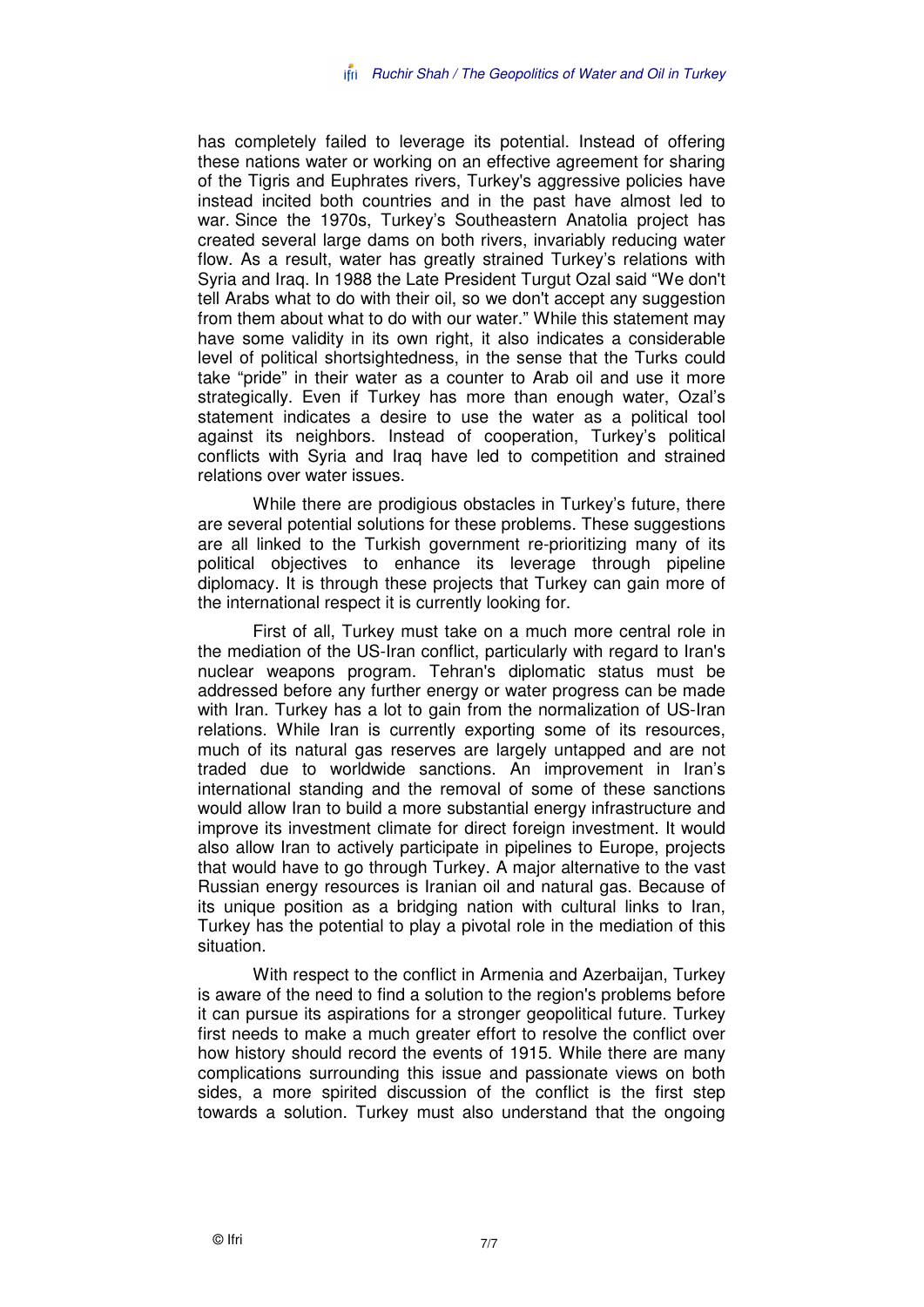conflict between Armenia and Azerbaijan can only be solved through mutually beneficial diplomatic solutions. Instead of backing Azerbaijan, Turkey needs to develop a more nuanced and neutral mindset regarding the conflict.

In its relations with Iraq and Syria, Turkey faces a more complex balance between energy and the water of the Tigris and Euphrates rivers. Turkey is a rapidly industrializing nation with growing energy consumption that desperately needs the hydro-power it can gain from the damming of both these mighty rivers. At the same time, the water security downstream in both of these river systems is very important to Syria and Iraq, who face growing water shortages and severe droughts. Before Turkey can earn greater regional influence, and definitely before it can leverage its surplus water resources, it must settle the question of the future status of these river systems. One potential solution is for Turkey to literally trade its water for Syria and Iraq's energy resources. Since Turkey's primary use of the rivers is for hydropower, a potential trade with Syria and Iraq could be a different balance between water and energy. Such a recalibration of trade would be very agreeable to Syria and Iraq, especially as they possess large energy resources alongside water scarcity; for these nations, in many ways, water is every bit as valuable as oil. Concurrently, Turkey could even improve its energy balances while gaining goodwill and increased political leverage.

Turkey has a fundamental geopolitical role to play in global politics. The future of Turkey as a world power is based on its ability to transcend cultures and appeal to many different peoples of the world, establishing itself as a force for regional growth and stability. Turkey's single-minded pursuit of European Union membership delays accomplishing other important goals, as EU membership would inherently reduce Turkey's degree of freedom in addressing its critical geographic and political position. While membership would give Turkey some economic advantages, as it would to any other nation in the world, its negative consequences may be too great for Turkey. As just one of many EU member states, Turkey will be less well-positioned to fulfill its potential as an important regional power and political, economic, and social nexus of the world's civilizations.

Over the centuries, Turkey has had a long history of geographical success and prosperity, resulting from both its central trading location and its plentiful water resources. For the future, Turkey can do more than ever before to leverage its location into geopolitical success with pipelines. By transporting its own water resources and bringing oil producing countries together with consumers, Turkey can gain considerable political leverage throughout the region, and ultimately across the globe. In the future, the increasing scarcity of water and energy, as well as their interdependence, has the potential to offer Turkey unparalleled geopolitical opportunity. However, several political disputes stand in the way of Turkey's success. While some of these issues, such as Kurdish conflict, Armenian "genocide", and the status of Cyprus are